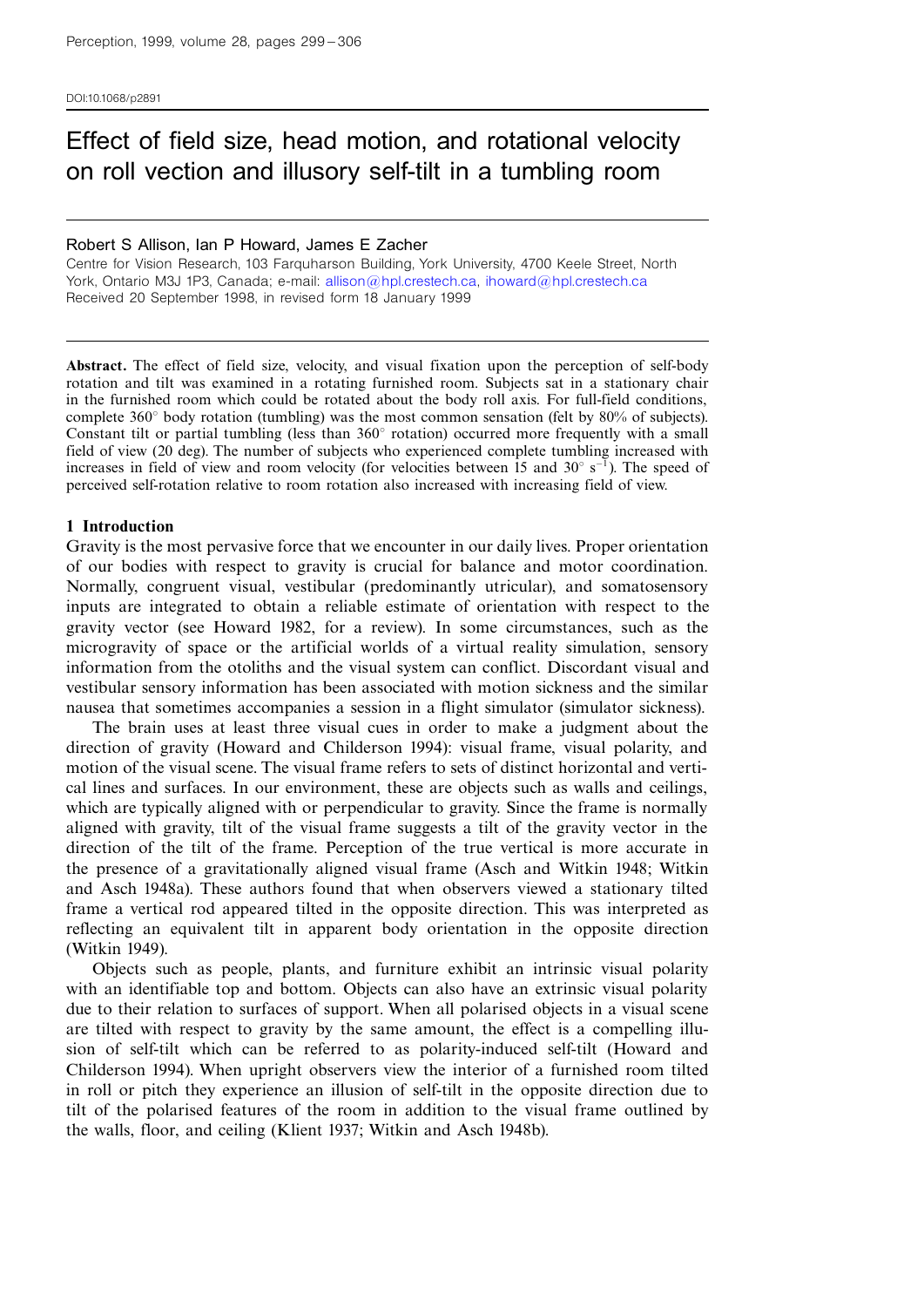The motion of a large rotating homogeneous field induces nystagmus and the illusion of self-motion. Rotation of a 130-deg-wide frontal plane visual display about the roll axis induces a perception of continuous self-motion (vection) in the opposite direction with a paradoxical sense of limited self-tilt with a mean value of  $15^{\circ}$  (Dichgans et al 1972). This tilt is due solely to the motion since the stimulus was a homogeneous array of dots and contained no cues to vertical. Using annular rings of dots, Held et al (1975) found that illusory self-tilt increased with field size and retinal eccentricity. The limitation on illusory self-tilt about the roll (and pitch) axis is believed to be due to the inhibitory role of the utricles which do not register any change in the gravitational field. Support for this theory comes from the fact that the induced self-tilt increases when the head is tilted  $90^\circ$  to the side, a position which places the utricles in a less sensitive position (Young et al 1975). Further support comes from the fact that people who have suffered total bilateral loss of vestibular function experience the illusion of complete full-body rotation under these conditions (Cheung et al 1989). Subjects also report complete  $360^{\circ}$  rotation when exposed to these stimuli during the microgravity phase of parabolic flight (Cheung et al 1990).

The effects of visual frame and visual polarity have been investigated in tilted furnished rooms. Static tilt of a room in roll causes a compelling illusion of self-tilt (Klient 1937; Witkin and Asch 1948a, 1984b). Recently, Howard and Childerson (1994) built a full-sized rotating room to study the effects of visual polarity and visual frame on the sensation of self-tilt. When the cubic room was devoid of polarised objects, judgments of visual tilt of a vertical rod or of postural self-tilt were made with respect to either the surface nearest to horizontal or the nearest diagonal of the room. Thus judgments of subjective vertical, like the axes of room symmetry, exhibited a  $45^{\circ}$  periodicity with respect to rotation. When the room was furnished with polarised objects this ambiguity was removed and the axis of symmetry had a  $360^\circ$  periodicity. Subjects now tended to use only the nearest horizontal wall as their reference for subjective vertical, rather than the room diagonals. No subjects reported more than a  $60^\circ$  tilt. Thus, even in the presence of static polarised features, judgments in the stationary room exhibited a  $90^\circ$  periodicity.

The effect of motion of the visual field in conjunction with the effects of visual polarity and a visual frame on the sensation of self rotation in roll was studied for the first time by Howard and Childerson (1994). Visual frame and visual polarity potentiated the effect of motion stimuli such that, with a furnished room, 60% of subjects experienced a complete full-body rotation (ie a cartwheeling sensation). This confirmed earlier anecdotal reports of complete rotation in a furnished room (Klient 1937; Witkin 1949). This also demonstrated that the restraining influence of the otolith organs could be overcome by visual stimuli. The objectives of the present experiment are to determine the effects of field size, rotational velocity, and viewing strategy on the sensations elicited in the tumbling room.

#### 2 Methods

#### 2.1 Subjects

Thirty-five subjects (eighteen male, seventeen female, ages 18 to 51 years) were recruited and were paid for their participation in this study. Owing to the requirement to wear the field-restricting apertures, people who normally wore spectacles were excluded. Each subject participated in one session lasting approximately 1 h.

#### 2.2 Apparatus and stimulus

The stimulus consisted of a furnished cubic room (length of each side was 2.1 m) with a rich assortment of visual polarity and visual frame cues to vertical (see figure 1). Descriptions of the construction, furnishing, and illumination of the room are given in Howard and Childerson (1994). The subject sat on a stationary chair supported by a boom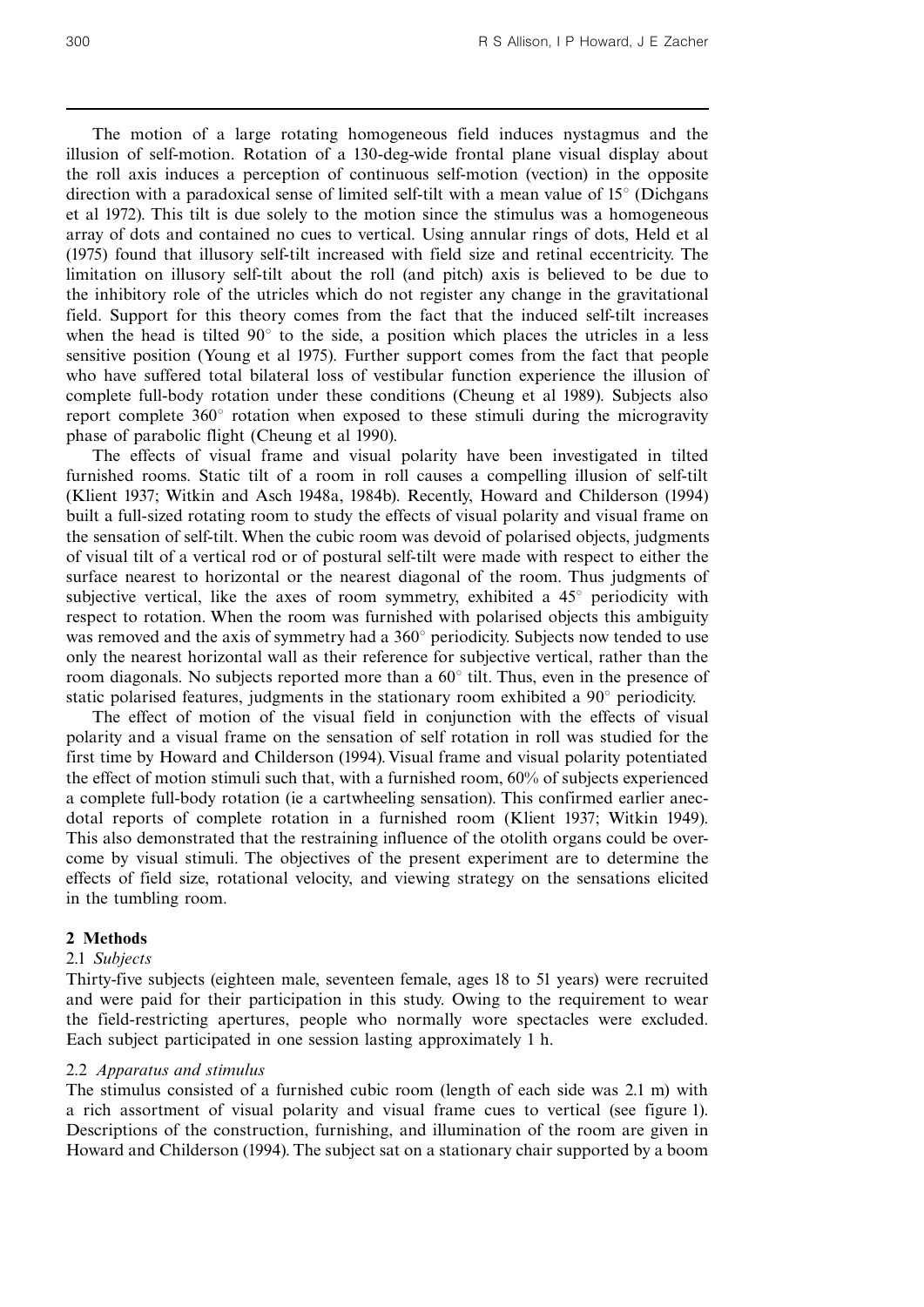

Figure 1. Photograph of the tumbling room used in this experiment (see section 2.2 for a description). A partial view of the furnished room through the open doorway is shown (the door was closed for the experiment).

protruding through the back wall of the room. The stationary chair extended above the head of the observer and was visible to the subject when he/she looked directly above, below, or to the side. The room could be rotated at constant velocity, clockwise or anticlockwise, about a horizontal axis passing through the roll axis of the subject's head.

The field of view (FOV) could be restricted by placing circular apertures over the eyes. Field sizes of 20, 50, 80, 100 deg, and full field were used. Actual field size with each aperture was measured and verified for each subject.

## 2.3 Procedure

The subject was strapped into the stationary chair with a five-point harness. Each subject was presented all combinations of FOV, rotational velocity, and visual fixation conditions (20 conditions: 5 FOVs  $\times$  2 velocities  $\times$  2 fixation conditions). For each field size the room was rotated at  $15^{\circ}$  s<sup>-1</sup> and  $30^{\circ}$  s<sup>-1</sup>. Since previous work has shown no bias for clockwise or anticlockwise rotation (Howard and Childerson 1994) the direction of rotation was alternated for each subject across conditions. During acceleration of the room, subjects were instructed to close their eyes. When the room had reached constant velocity, subjects were instructed to open their eyes at the point where the room was oriented in its normal position. After four complete revolutions subjects were instructed to close their eyes while the room was stopped.

For each FOV and each speed of rotation two conditions were studied: head-fixed with centrally directed gaze, and head-free. In the head-fixed condition, subjects were instructed to keep their heads fixed straight ahead, and to fixate the centre of roll rotation located directly in front of them. In the head-free condition subjects were instructed to look slowly about the room including looking upwards and downwards such that they could see their bodies and the stationary chair as well as the room.

Subjects were instructed to attend to their perceptions of body orientation and movement during the trial. Subjects were informed that they may experience sensations of body tilt and rotation (vection). Response measures for each condition were the subject's percept of maximum body tilt and the perceived velocity of self-rotation (vection)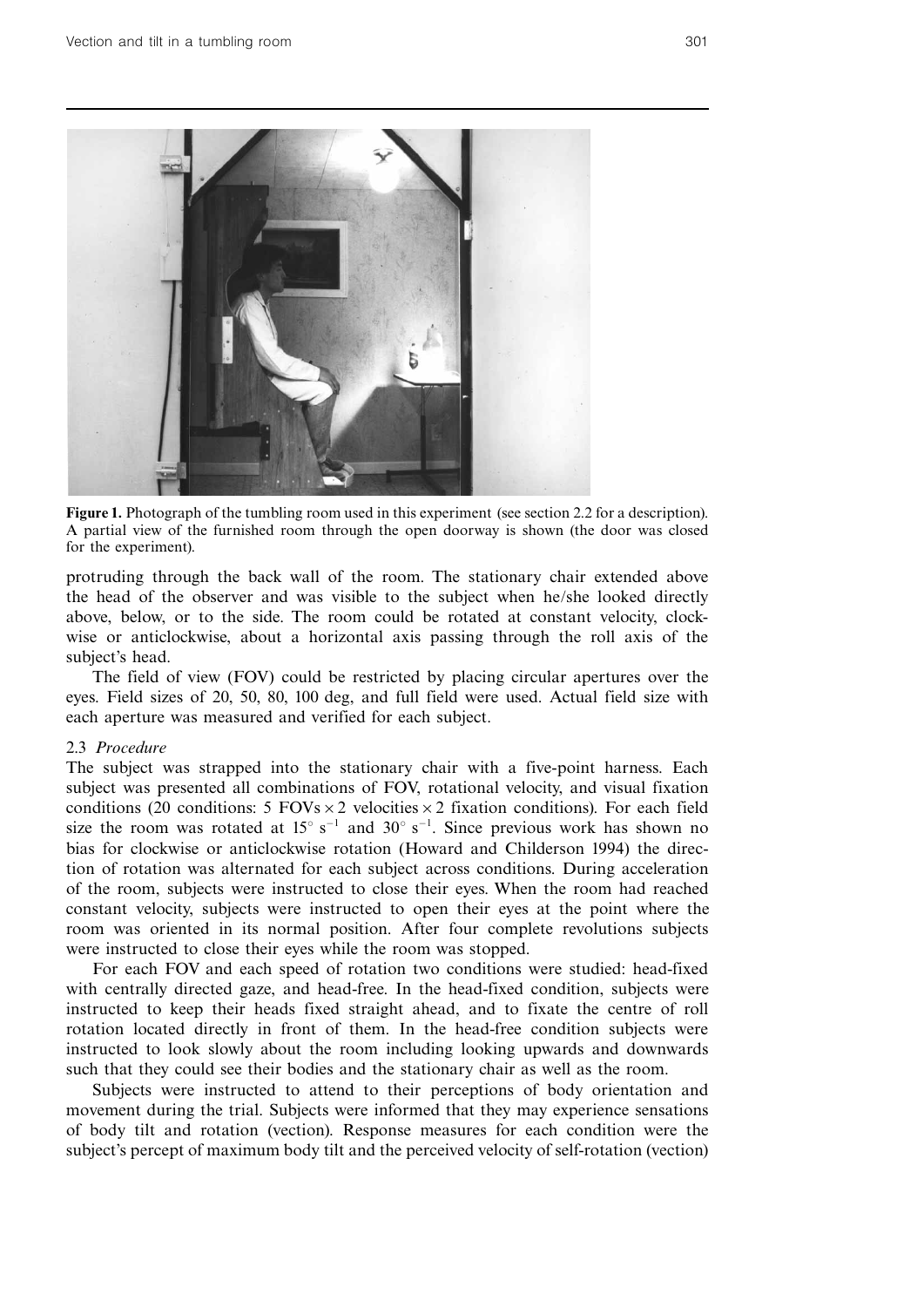relative to room rotation. After each condition, subjects reported the maximum degree of angular body tilt  $(0^\circ - 360^\circ)$  and the direction of the tilt. Visual alignment of a metal rod to the perceived orientation of the body axis with respect to gravity was used as an aid in making this determination. This report was taken with the subject seated in the room while it was stationary and upright. Velocity of the maximum sensation of self-rotation relative to the perceived room velocity was measured on a seven-point ordinal scale (see table 1).

Table 1. Seven-point scale used to make vection magnitude estimates. Subjects were required to estimate their perceived velocity, S, relative to the perceived velocity of the room, R. Thus, subjects were estimating the degree of saturation of the vection sensation.

| Relative velocity   | Value  |  |
|---------------------|--------|--|
| Only room moving    | $_{0}$ |  |
| $R \ge S$           |        |  |
| R > S               |        |  |
| $R = S$             |        |  |
| R < S               | 4      |  |
| $R \ll S$           |        |  |
| Only subject moving | 6      |  |

# 2.4 Results

The sensations experienced by our subjects can be classified into four types of responses (Howard and Childerson 1994). (i) In the `constant-tilt response' subjects felt inclined about the roll axis at a constant angle opposite to the direction of the moving room. The 'none' response was a special case of constant tilt with tilt of  $0^{\circ}$ . (ii) In the 'alternating response' subjects felt that they were rotating opposite to the room but only to a certain limiting angle, at which point they suddenly perceived themselves to be upright or displaced somewhat in the opposite direction (ie changing tilt with a maximum tilt less than 360°). (iii) In the 'tumbling' response subjects felt that their bodies were completely rotating in roll and that at some time they felt completely inverted with respect to gravity (changing tilt with a maximum tilt of  $360^{\circ}$ ). (iv) In a few instances, subjects felt as if they were lying supine or felt a lesser degree of inclination in pitch. Seven of the thirty-five subjects felt this supine tilt on at least one trial. This was termed the `supine response' by Howard and Childerson (1994). No relation between occurrence of the supine sensation and FOV, velocity, or fixation conditions could be identified in these data. In our data the supine response was typically accompanied by a sensation of vection and, in instances of supine inclination of less than  $90^\circ$ , tilt in roll as well. These roll responses were qualitatively similar to the vection responses in the absence of the supine response and were included in the quantitative analysis of roll tilt angle and velocity.

The percentage of subjects who experienced complete  $360^\circ$  rotation increased significantly  $[x^2(4, N = 700) = 79.195, p < 0.01]$  with increasing field size of 20, 50, 80, 100 deg and full FOV (see figure 2). With full-FOV conditions 80% of subjects experienced complete illusory body rotation compared with 31% of subjects with a 20 deg FOV. Constant tilt and partial tumbling sensations were more frequent with small FOVs. The percentage of subjects who experienced tumbling was also significantly  $[\chi^2(1, N = 700) = 4.236, p < 0.05]$  influenced by the velocity of the room. It was found that at  $15^{\circ}$  s<sup>-1</sup> and  $30^{\circ}$  s<sup>-1</sup>, 52.6% and 60.3% of subjects, respectively, experienced complete self-rotation (averaged across FOV and fixation conditions). Subjects also reported that the quality of the illusion changed with increasing field size and was most compelling with a full FOV.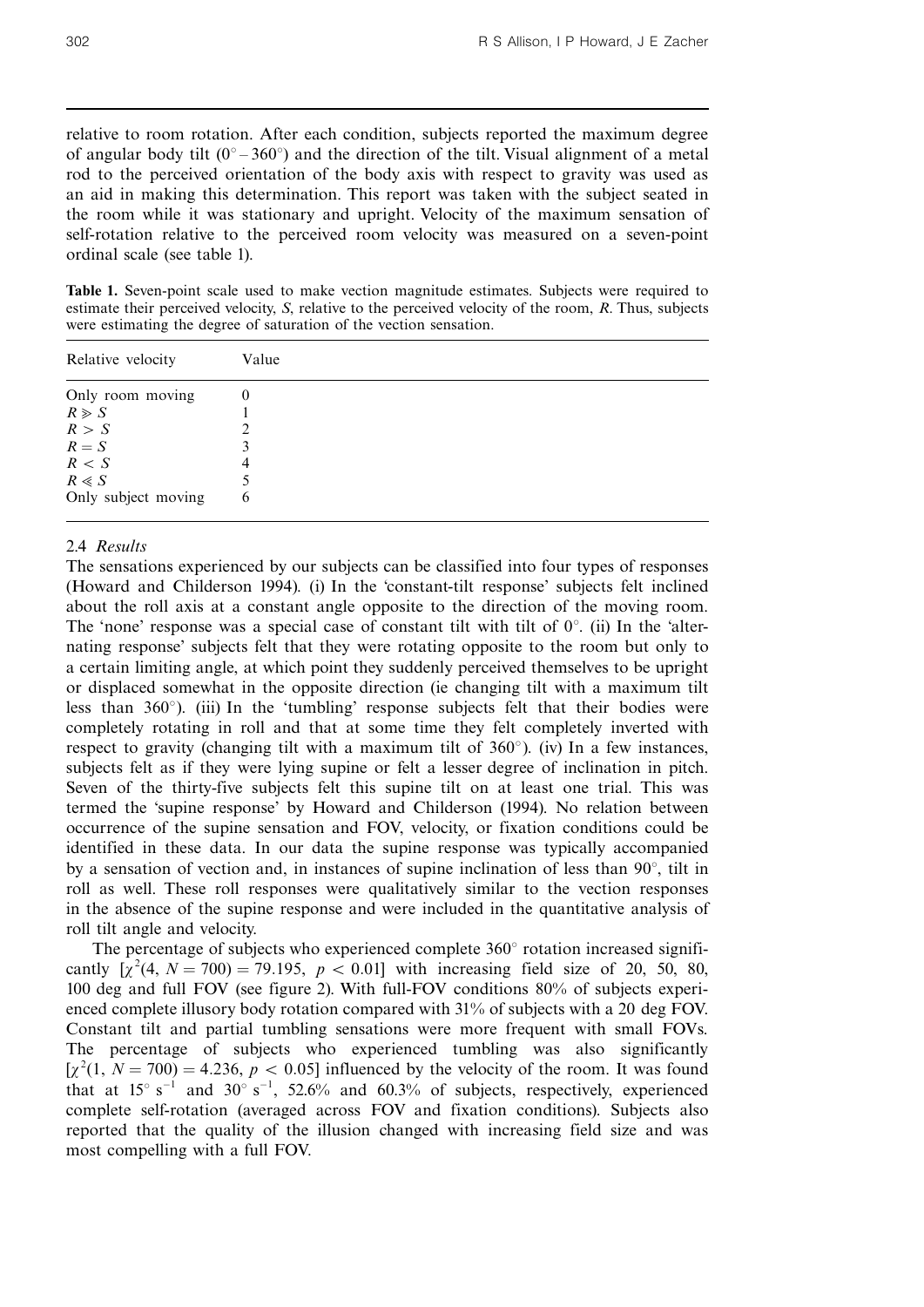

Figure 2. The increase in percentage of subjects who experienced the tumbling sensation is shown versus field size for two angular rotational velocities. The response is collapsed across viewing condition (head-fixed vs headfree).  $N = 70$  observations.

Analysis of variance showed a significant main effect of total FOV for both response measures—maximum angular tilt and vection magnitude— $F_{1,696} = 11.359$ and  $F_{1,696} = 12.78$ , respectively,  $p < 0.01$ . At large FOVs many subjects experienced complete self-rotation with no perception of motion of the room (saturated vection). Although the illusion of self-rotation, as reflected by both response measures, increased with field size in all subjects, there were significant intersubject variations in the degree of self-rotation experienced. Some subjects experienced compelling full  $360^\circ$  body rotations at small field sizes while others did not even at large field sizes. Although the mean magnitude of illusory self-tilt showed a near linear increase with FOV the self-tilt angle was not normally distributed about the mean (see figure 3). The angle of illusory self-tilt was bimodally distributed with one mode centred at small tilt angles  $(< 90^{\circ})$  and one at 360°. Instead of a linear increase in self-tilt with FOV, as FOV increased a greater proportion of subject responses switched to the  $360^\circ$  mode. This is the increase in percentage of subjects experiencing the tumbling sensation discussed earlier. This switch to the tumbling mode resulted in an increase in mean tilt angle.



Figure 3. (a) Histogram of maximum angle of self-tilt experienced by the subject as function of field size for three different field sizes collapsed across viewing condition and room speed (resulting in 4 observations for each of the 35 subjects for each field-of-view condition). For each field-of-view condition the distribution of the 140 self-tilt angle responses is shown. Responses are grouped into  $45^\circ$  wide bins centred on the values shown on the abscissa. (b) The magnitude of the vection sensation (mean  $\pm$  SE) as a function of field of view. A value of 6 meant that subject felt the room was stationary and attributed all motion to self-motion. A value of 0 meant that the subject experienced no sensation of self-motion and all motion was attributed to the room. No significant effects of viewing condition (head fixed vs head free) or angular velocity were found; hence the response is shown collapsed across velocity and viewing condition (resulting in 4 observations for each of the 35 subjects for each field-of-view condition).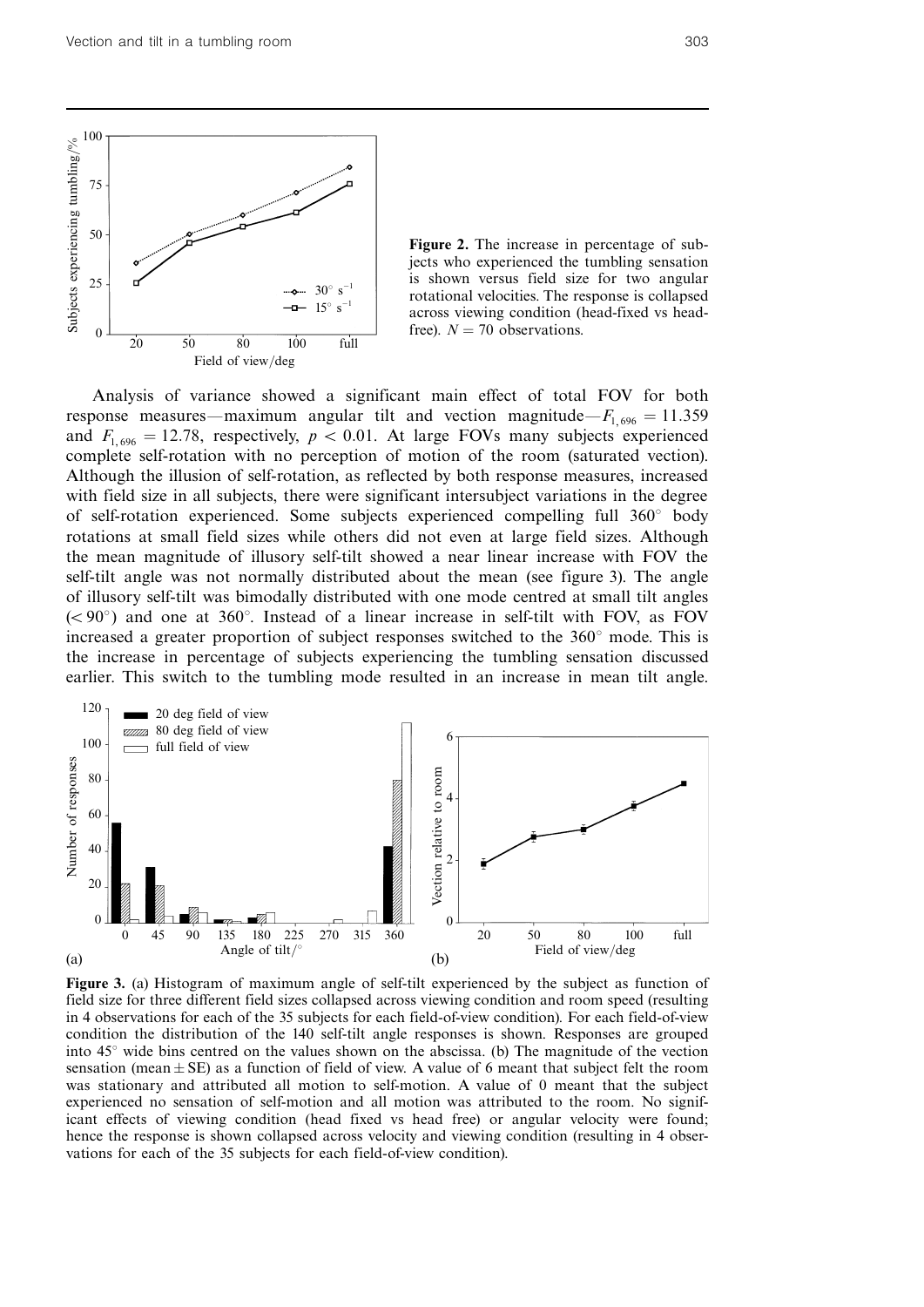The increase in self-tilt angle in the subset of subjects who never experienced tumbling showed a significant increase in self-tilt angle with increased FOV.

The speed of rotation of the room had a significant main effect on the angle of maximum illusory body tilt, which increased with increase in speed,  $F_{1,696} = 2.994$ ,  $p < 0.01$ . As the speed of room rotation increased, the magnitude of illusory self-rotation also increased, keeping the relative measure of vection constant.

No significant effect of viewing condition (fixation versus free gaze) was found. This was despite sometimes large individual differences in the response as a result of being able to move the head and change gaze position. Some subjects felt that this made the illusion of self-rotation much more compelling while others felt that it attenuated the sensation. On average, the freedom to look about the room while the stimulus was being presented had no effect.

## 3 Discussion

This study confirmed the finding that rotation about the roll axis of a visual scene rich in visual frame and polarity cues induces a sensation of  $360^{\circ}$  rotation in the majority of subjects (Howard and Childerson 1994). Thus, these visual cues are able to override the conflicting otolithic and somatosensory information, which correctly indicates an invariant gravity vector. We have found that this sensation is potentiated by increasing field size and rotational velocity. Held et al (1975) used stimulus displays arranged in concentric rings to show that the magnitude of illusory body tilt due to roll vection increases with stimulus size and eccentricity. This effect probably accounts for at least part of the increased magnitude of tilt and vection that we observed with increasing FOV. As FOV increases, the area increases and more and more of the peripheral retina is stimulated. Thus, it is impossible to separate the effects of eccentricity and area in our data.

The effects of the visual polarity and visual frame cues could also have been potentiated by increases in FOV. For example, owing to the geometry of the room, a FOV of less than 50 deg made it impossible to see all four corners of the opposite wall simultaneously. Thus the effectiveness of the visual frame cue could be diminished. Similarly, fewer polarised objects were visible in the field at any one time with a smaller FOV. If the visual system used a weighted sum of polarity cues then a reduced number of polarised objects would be expected to elicit a weaker sensation. Review of the literature on these issues was of little help although Witkin (1949) has proposed that the illusion of tilt induced by a rotated visual scene increases with the amount of detail in the scene.

Even while experiencing complete tumbling, many subjects felt that the room was still moving appreciably. Witkin (1949) also described `partial vection' where the perceived speed of an observer was less than the objective speed of the room, with the remainder attributed to rotation of the room. Vection magnitude has been found to be greater for rotation about an Earth vertical axis than an Earth horizontal axis, regardless of body posture (Howard et al 1987). This suggests that the otolith organs restrain vection for rotation about axes that are not parallel to the gravity vector. This cannot be the full explanation for the lack of saturated vection since partial vection and vection dropouts are common for yaw rotation about an Earth vertical axis. Presumably this is due to the ambiguity of the visual stimulus and the lack of any supporting cues to observer motion.

Freedom to move the head potentially allowed subjects to increase the effective FOV (although the instantaneous FOV would remain the same). The percentage of subjects who experienced full tumbling, and the maximum tilt angle and tilt velocity results for the subject pool as a whole did not vary between the head-fixed and head-free conditions. Thus, the increase in effective FOV due to the head motion did not increase the tilt or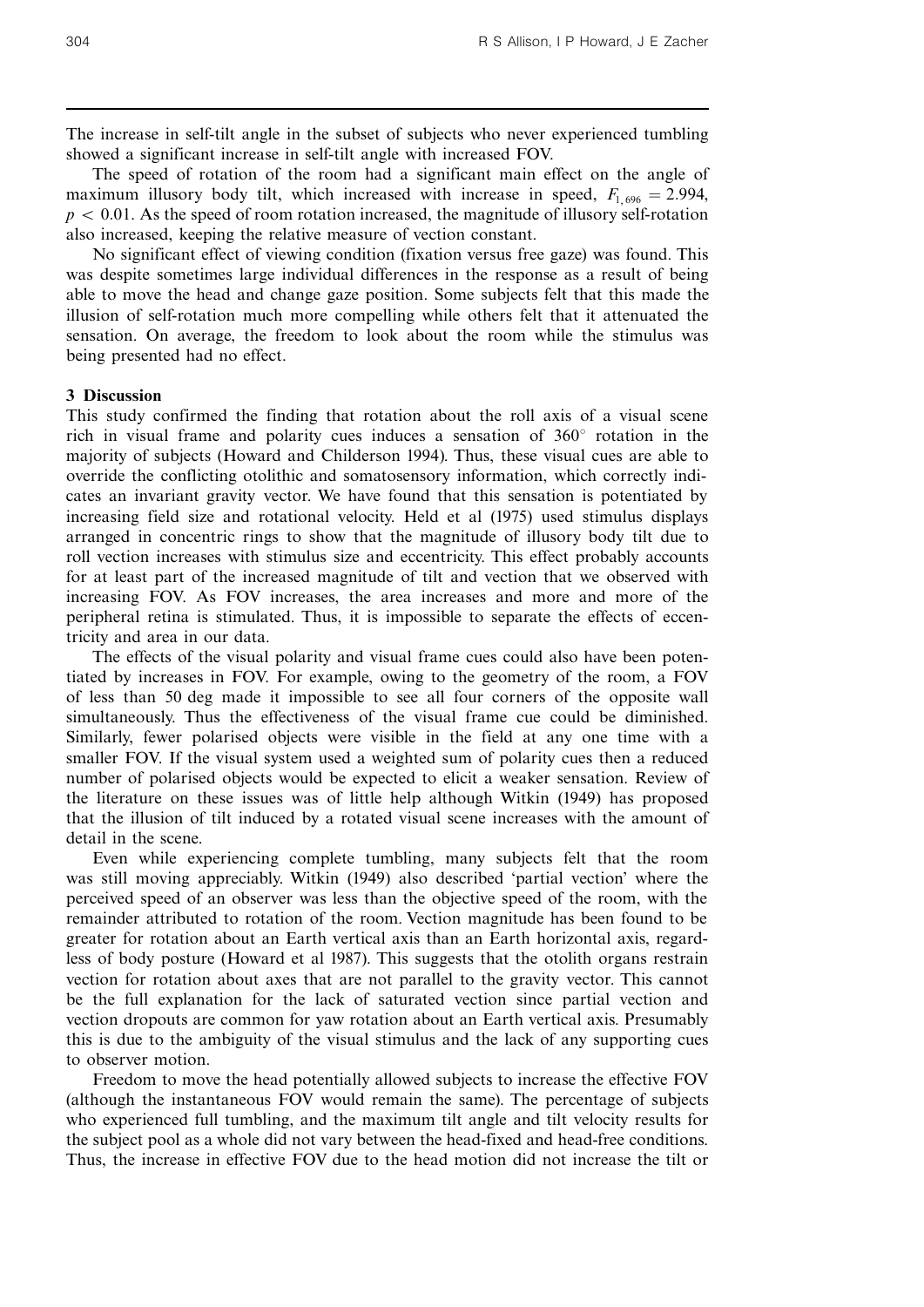vection sensations. Witkin (1949) found that looking down at the stationary chair increased the probability of experiencing self-motion. He attributed this to a motion contrast effect in that if the illusory motion results from the changing relationship between the body and the room, visualising the body as well as the moving surround would add to this contrast and to the illusion. Howard and Howard (1994; see also Brandt et al 1975) have shown that stationary objects in the foreground can facilitate vection in the yaw plane by introducing relative motion-contrast. Vection latency decreases and vection magnitude increases when stationary objects are in view. From these motion-contrast effects, it would be expected that the ability to turn the head and view the stationary chair would increase vection. However, in all conditions, a stationary part of the body or of the visual aperture was visible. For the fixation condition the circular aperture would not contribute any relative motion. However, since the aperture moved with the head, there would be relative motion between the aperture and the stimulus in the head-free condition.

Another possibility is that freedom to move the head and eyes allows the subject to pursue portions of the stimulus. Small moving stimuli exhibit the Aubert ^ Fleischl phenomenon in which objects appear to move more slowly if tracked with the eyes (Fischer and Kornmüller 1930). A similar effect has been reported for vection where the apparent speed of vection increased with fixation versus pursuit (de Graaf et al 1991). These results must be interpreted with caution since this increase was found only when the two stimuli were sequentially presented and not when presented on separate trials (see also Dichgans and Brandt 1978). The fact that fixation conditions in the present study often had large effects for individuals but no effect on average suggests that the effects for each individual may depend upon individual gaze strategy.

One discrepancy between our data and those of Howard and Childerson (1994) is in the proportion of subjects who experienced tumbling. We found that with unrestricted field of view 80% of our thirty-five subjects experienced complete full-body tumbling while the earlier study found only 60% of thirty subjects. A possible explanation for this is the age distribution of the subject pool. The majority of the subjects in the earlier study were middle-aged whereas our subject pool had a bias towards younger subjects with a mean age of 25 years. A similar sized group of school-aged children all exhibited complete  $360^\circ$  body rotation (A Howard, personal communication). In our data we found that the perceived velocity of rotation was significantly ( $p < 0.01$ ) affected in a negative direction by age in regression of magnitude of perceived velocity on age and field size. Generalisation of this result is not possible, however, since the age range of our present study was restricted and the study included predominantly young adult subjects.

Roll axis rotation of a scene rich in polarity and frame cues can induce a sensation of complete  $360^\circ$  body rotation. We have shown that the sensation of motion induced by such a scene increases with increase in field size. Virtual reality and aerospace simulators use similar displays to simulate motion. By using a large FOV, these systems can use visual stimuli to overcome the restraining influence of vestibular and somatosensory cues to maintain the illusion of self-motion. A difficult problem in these systems is the synchronisation of the scene to motion of the head. Proper synchronisation prevents sensory conflict during head motion and leads to a realistic simulation. Although desirable for a realistic simulation, this study suggests that a head-slaved display would not necessarily result in a more compelling illusion of whole-body motion than a display viewed with head-fixed.

Acknowledgement. This work was supported by grant #9F007-5-851/001/ST from the Canadian Space Agency for the STS-90 Neurolab mission. Also the National Aeronautics and Space Administration supported this work through the NASA Cooperative Agreement NCC 9-58 with the National Space Biomedical Research Institute.